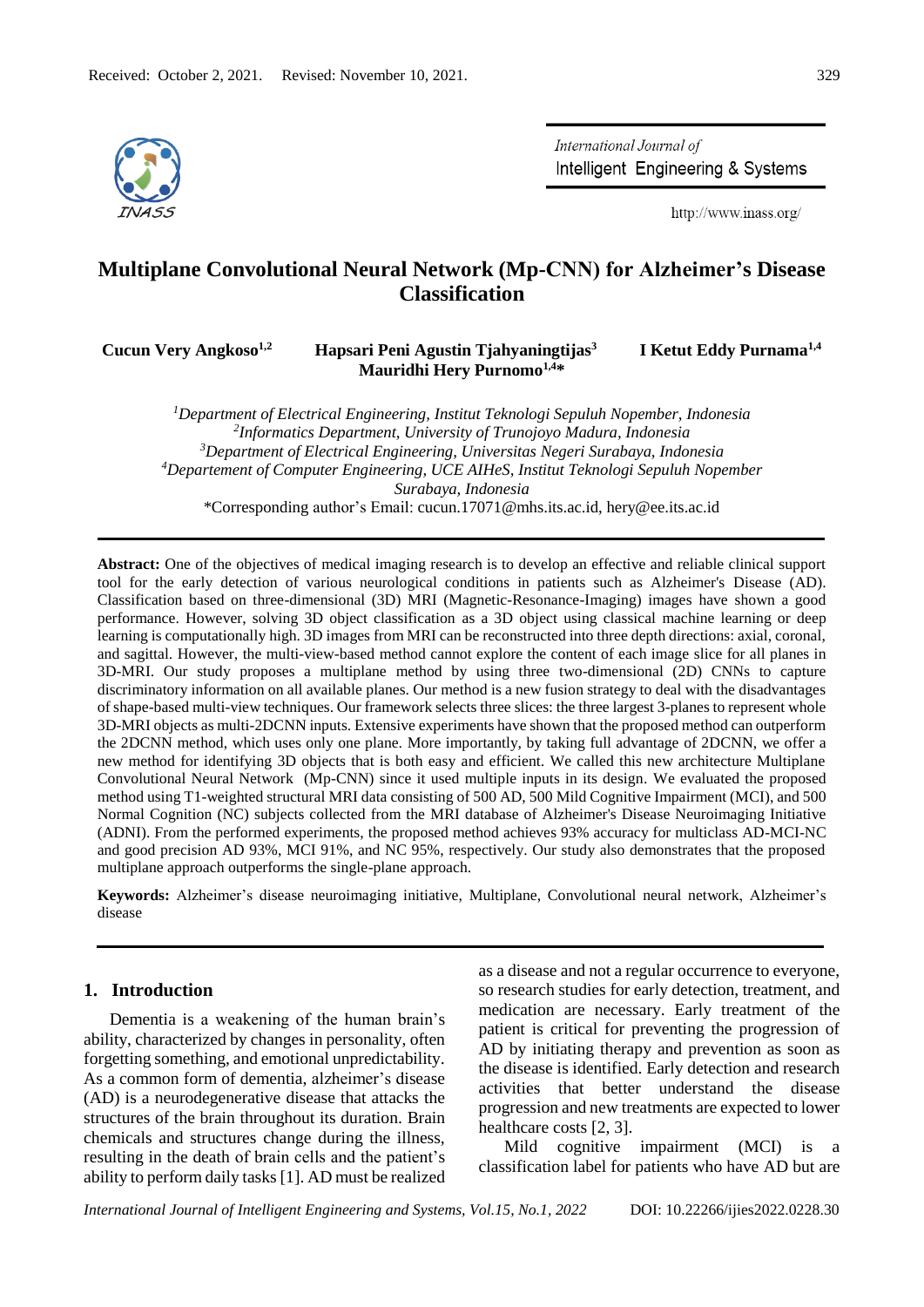still in the early stages. However, it should be noted that not all patients with MCI at this stage will later change their AD. MCI is a stage between normal and AD in which a person's cognitive abilities decrease slightly, but they can still do daily tasks. MCI affects about 15-20 % of adults over 65, and 30-40 % of MCI will convert AD in the next five years [4].

Machine learning has been widely used for medical imaging analysis in recent years. Machine learning frameworks evolve rapidly, giving rise to a new deep learning technique based on neural networks. Deep neural networks (deep learning) are recognized as powerful and popular algorithms in analyzing medical images. The convolutional neural network (CNN) is one of the most popular types of neural networks within deep neural networks and deep learning, especially when dealing with highdimensional data such as images and videos. Furthermore, CNN has recently performed well in medical image analysis to detect various diseases [5]. CNN's concept is similar to multilayer perceptron (MLP). Still, every neuron on CNN is represented in two dimensions to store spatial information from image data, different from MLP, which considers each pixel an independent feature.

Magnetic resonance imaging (MRI) scan tool is commonly used to observe the human brain. Magnetic resonance (MR) brain imaging is a noninvasive approach for quantifying neurological diseases such as AD. Even before clinical symptoms occur or nerve damage has occurred, MR imaging can provide useful indicators. Studies suggest that the use of MRI generally carries a lesser health risk than other modalities such as computed tomography (CT) and positron emission tomography (PET) [6]. In addition, MRI is preferred for analyzing the brain's anatomical structure because of its high spatial resolution and ability to distinguish soft tissues.

Image processing technologies and artificial intelligence in computer systems can help enhance disease detection accuracy and consistency in hospitals. Advances in medical imaging analysis have resulted in sophisticated tools for diagnosing neurodegeneration, and interest in using imaging data to diagnose disease increases. Furthermore, computers have recently been as accurate as radiologists in their assessments [7].

Several studies involving various binary and multiclass classification methods, feature extraction algorithms, and feature selection strategies have been conducted to diagnose AD using machine learning [8–12]. Many methods and evaluations of machine learning techniques indicate that typical machine learning approaches are insufficient to deal with complex challenges like AD classification [13]. The

difficulty in classifying AD comes from the fact that the features and image patterns in the brain look similar, so addressing the problem requires the utilization of advanced methods. Deep learning networks are known for having various advantages over conventional machine learning approaches [14].

Deep learning requires huge amounts of data to perform better than other methods and is very expensive to train due to complex data models. However, thanks to advances in the graphics processing unit (GPU), the benefits of this method can now be maximized even with the prevailing computational complexity. Deep learning models, particularly convolutional neural networks (CNNs), have been shown to be effective in medical imaging research for organ segmentation and disease identification in recent years [5].

CNN is a great deep learning algorithm for classifying MRI images. Lin et al. [15] used CNN and freesurfer to extract the feature. The extracted feature then becomes an input for the extreme learning model. Although it has implemented CNN for feature extraction, this method cannot automatically classify the alzheimer's disease neuroimaging initiative (ADNI) dataset. Lee et al. [16] proposed deep CNN to classify AD using alexnet architecture using multiple slices selected based on the image entropy using a histogram. Kumar et al. also used entropy slicing to choose the most informative MRI slices during training using visual geometry group 16 (VGG16) [17]. However, the problem appeared when the slice was a noisy pixel, then the accuracy of AD classification decreased. Using the CNN method, pan et al. proposed eight layers of training, validation, and testing by taking a set of 3D images from an MR scan consisting of three sets of 2D image orientations: sagittal, coronal, or axial [18].

The evaluation to classify AD as in  $[1] [19]$  shows an extensive process in feature extraction techniques.



Figure 1. MRI anatomical plane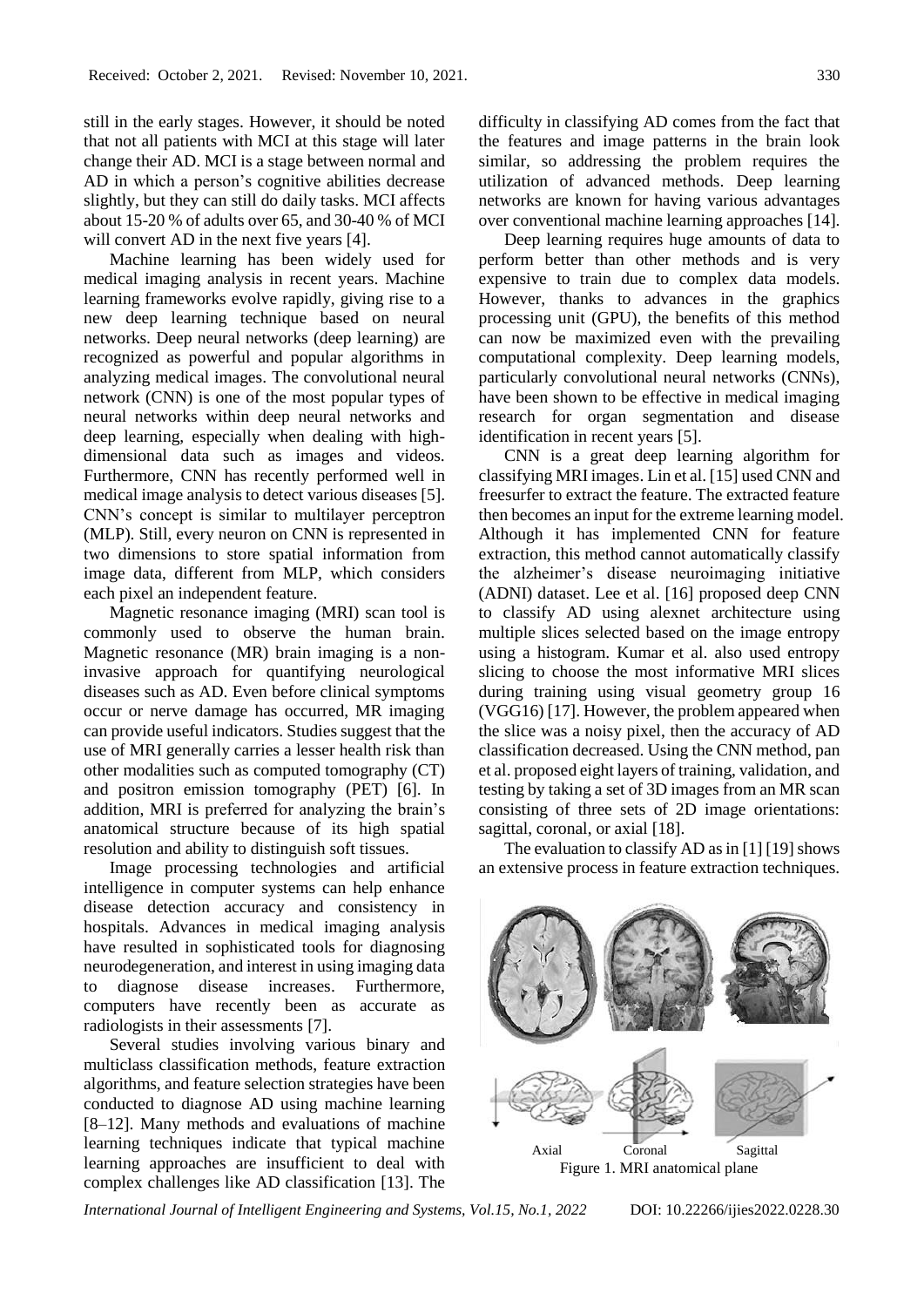When using voxelwise feature vectors produced from noisy brains MRI for machine learning classification, adequate preprocessing is required to reduce feature selection faults. Compared to other region-ofinterests (ROIs), such as ventricular volume, the cortical and hippocampal thickness contour caused by AD shows less variation when considered part of the overall brain structure.

Although it is possible to perform the AD classification method by segmenting brain images into white matter (WM), cerebrospinal fluid (CSF), and gray matter (GM) [20] [21], this method has the potential of increasing the computational process and the amount of data processed for each plane in the MRI. Furthermore, the quality of the chosen features during the feature extraction process is highly dependent on the image preprocessing due to registration errors and noise. Thus, this feature engineering stage requires domain expertise.

Recognition of 3D objects is challenging for many reasons, including the high cost of computational resources compared to 2D image analysis. As a simple comparison, 2D-CNN uses a 2D kernel, but 3D-CNN uses a 3D kernel, which results in more parameters. This approach increases the computational cost required by the CNN as the number of parameters evaluated increases. To alleviate the high computation cost for 3D images, we propose an AD classification approach that simultaneously uses multiple 2D images as input from the axial, coronal, and sagittal planes with a new approach named multiplane convolutional neural network (Mp-CNN).

The image of the human body's internal tissues and organs generated from an MRI scan is a collection of 2-dimensional sliced images that form a 3-dimensional object of the scanned organ. Since the disease is in the brain tissue, and the study does not focus on the brain's shape, the shape-based object recognition method is unsuitable for our study.

Fig. 1 shows a 3D image from the MRI that can be reconstructed in three depth directions (direction of the arrows are the plane direction of the MRI image), i.e., axial, coronal, and sagittal planes. These three image acquisition planes are used as inputs for the AD detection system proposed in this study. Furthermore, by analyzing the images as a whole plane, it is expected that all information from the object of MRI images can be more detailed so that better detection accuracy is obtained.

The contribution of this study is as follows:

i. We propose a new network architecture design based on sequential CNN, called multiplane convolutional neural network (Mp-CNN), that enables simultaneous processing of three MRI input planes.

- ii. Propose removing non-brain tissue before classification to prevent non-brain areas that are irrelevant to the disease from being included in the classification process.
- iii. Propose a method of selecting significant MRI slices for the system classification input. Thus, it is unnecessary to process the entire slice for each patient to provide computational simplicity.
- iv. Develop a multiclass AD classification system based on deep learning techniques on AD to help minimize visual inspection and manual assessment by medical staff so that patient care can be carried out earlier.

The remainder of this study is organized as follows: first, we discuss AD, previous studies, and related work. Next, we discuss the employed dataset description and preprocessing. Further, we present our proposed method to answer the existing problem. Then, we present the results of the experiments and hold an open discussion. Finally, we provide our findings as a conclusion in the last section.

### **2. Dataset and their preparation**

We used images from ADNI to evaluate our proposed method [22]. The ADNI has well-organized and processed data freely available on the internet (http://www.loni.ucla.edu/ADNI). T1 and T2 scans from 1.5T and 3T MRI systems were used to create the database images. All participants with sufficient follow-up information were chosen from the ADNI-1 baseline magnetization prepared - rapid gradient echo (MP-RAGE) T1-weighted sequence at 1.5T tesla, usually 256 x 256 x 170 voxels with a voxel size of around 1mm, 1mm, 1.2mm. Our main goal is to categorize each person in the database as having AD, MCI, or normal cognition (NC). From primary T1-weighted MRI data, we randomly chose 449 subjects, including 500 AD, 500 MCI, and 500 NC images data.

A comprehensive psychiatric evaluation is required to diagnose AD, including patient history, a mini-mental state examination (MMSE), a clinical dementia level (CDR), and a physical and neurobiological assessment.

Table 1 shows the demographic distribution data of our ADNI collection, and more detailed information on the procedures for the acquisition of images can be found on the ADNI website. Next, by paying attention to the image size format, i.e., total slice, width, and height, all the data images were re-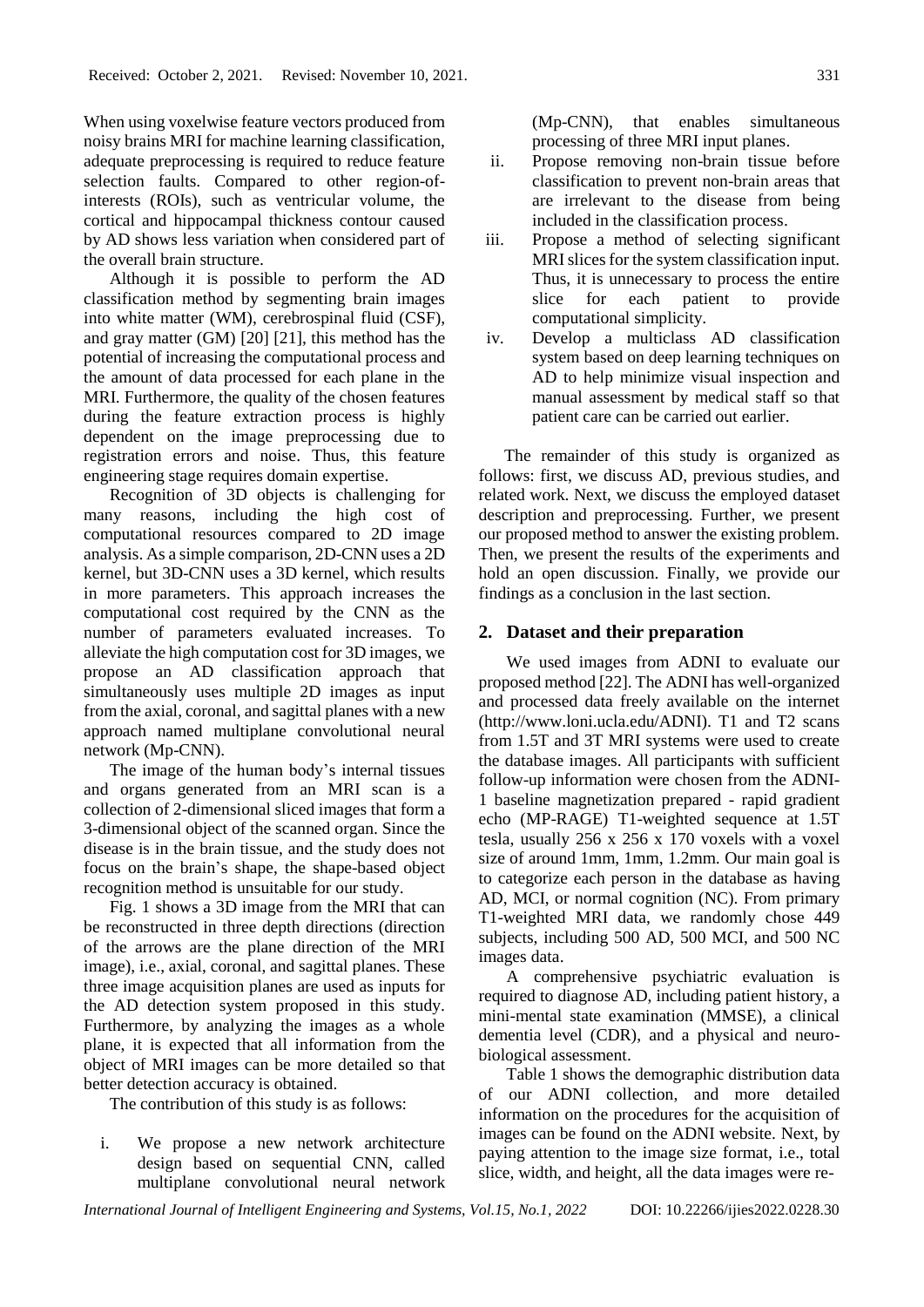| Tuble 1. Demographic data of Tibl of dataset |                    |             |             |  |  |  |  |
|----------------------------------------------|--------------------|-------------|-------------|--|--|--|--|
| Data                                         | AD                 | MCI         | NC          |  |  |  |  |
| Number of instances                          | 345                | 605         | 991         |  |  |  |  |
| Gender                                       | 186M/159F 301M/304 |             | 646M/345    |  |  |  |  |
|                                              |                    |             |             |  |  |  |  |
| $MMSE + SD$                                  | $27.03 + -2.60$    | $21.88 + -$ | $35.22 + -$ |  |  |  |  |
|                                              |                    | 2.15        | 1 24        |  |  |  |  |

Table 1. Demographic data of ADNI dataset

sampled to  $62 \times 96 \times 96$  voxels in size 1 x 1 x 1mm<sup>3</sup>.

The axial, coronal, and sagittal planes are the three types of orientations an MRI scanner can generate. An X-Y plane parallel to the ground separates the head from the feet in the X-Y-Z coordinate system. A coronal is a front-to-back X-Z plane. A Y-Z plane that divides left and right is called a sagittal plane. The 3D Cartesian coordinate system (three principal planes) utilized for MRI scanning is depicted in Fig. 2. By evaluating all three MRI planes, we were able to extract more comprehensive information from the observed object. Therefore, we employed all three planes as input to our suggested system.

As seen in Fig. 3, AD patients' hippocampus and cerebral cortex shrink while the brain's ventricles grow. In addition, many studies have found that as the disease progresses, some parts of the brain, i.e., the hippocampus, amygdala, entorhinal, and parahippocampal cortices of the medial temporal lobe (MTL), shrink significantly [23]–[25]. These abnormalities in the cerebrum and hippocampus impact memory, planning, thinking, and judgment.

### **3. The proposed method**

The proposed method includes the following steps: collecting data, transformation into three-plane, selecting only brain area using BET2 (brain extraction tool), selecting the three images with the largest area for each plane, and the final step is



Figure. 2 The anatomical plane on MRI

(a) (b) (c)

Figure. 3 The MRI's image samples; (a) normal, (b) MCI, (c) AD

multiplane 2DCNN with three outputs fully connected (FC) layers AD, MCI and, NC.

Our proposed approach begins with preprocessing the MRI images, as illustrated in Fig. 4. First, we have to exclude non-brain areas such as the skull and neck voxels from the MRI images as clinically evidence shows that the disease features reside in these areas. Since the abnormality affects the brain tissue only thus, we must concentrate solely on the brain tissue area. In this study, we employed functional magnetic resonance imaging of the brain (FMRIB) software library (FSL) to extract the brain area. The images were stripped using BET to remove non-brain tissue from the head's entire image [26] (https://fsl.fmrib.ox.ac.uk/).

The inner and outer skull surfaces and the outer scalp surface can also be estimated and affined to align all MR images to the template image using FMRIB software library (FSL) 5.0.

Spatial normalization is the next step in our preprocessing. Our dataset comprises high-resolution (T1-weighting (T1w) MRI images), but we need the same settings to examine data from various subjects.



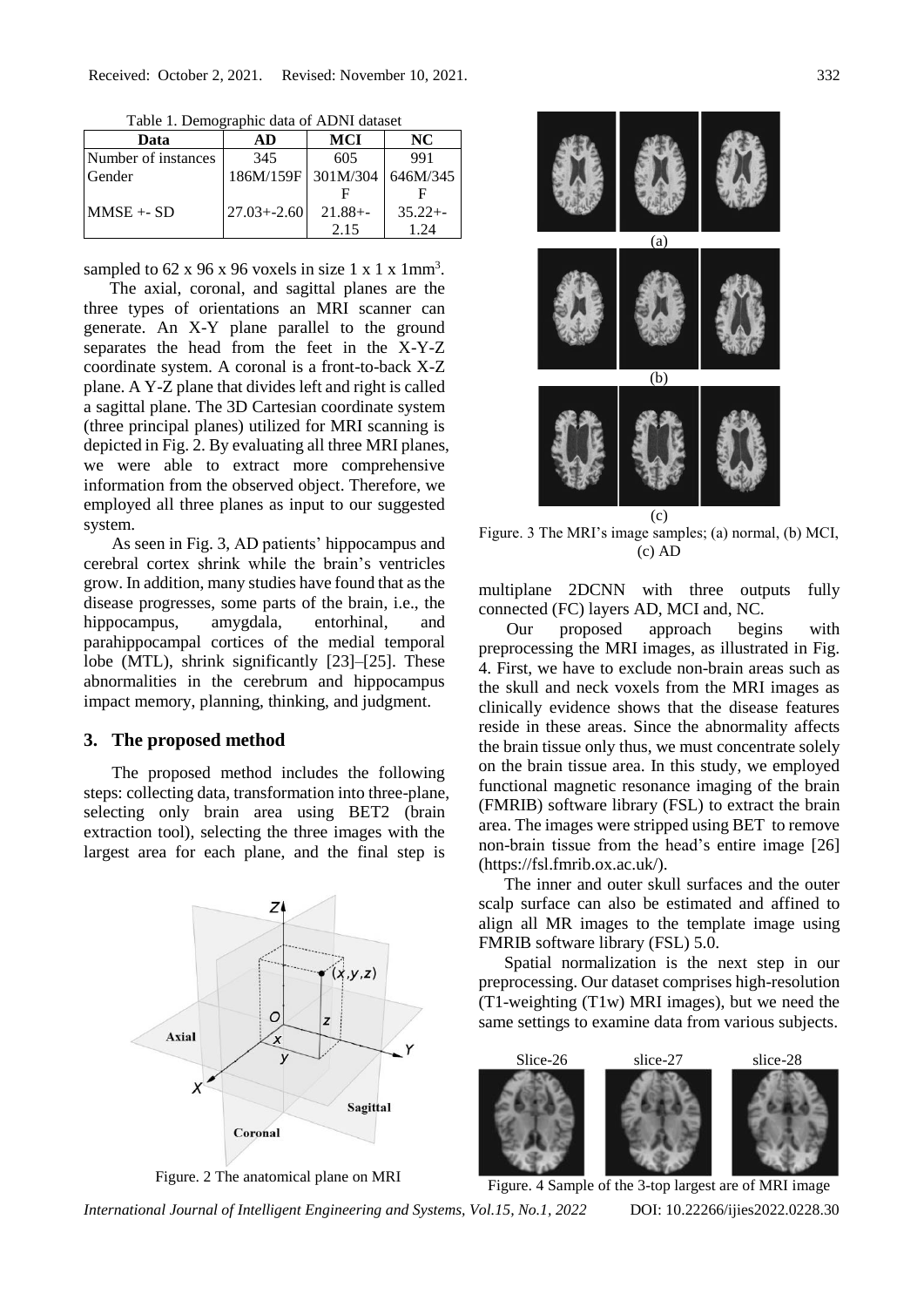

Figure. 5 Block diagram of the proposed method

We can only compare changes in specific voxels in specific locations for all patients with corresponding brains in the standard spatial domain. We utilized FMRIB's linear image registration tool (FLIRT) (*https://fsl.fmrib.ox.ac.uk/fsl/fslwiki/FLIRT*) for spatial normalization. The images were registered with the montreal neurological institute 152 (MNI152) template data containing 152 registered standard images [27] using a linear transformation with 7 degrees of freedom (7 DOF). Translation, rotation, zoom, and sheer are also used to modify the shape and size of the object. As a result of these preprocessing steps, we obtained neuroimaging informatics technology initiative (NifTI) 4D image files with dimensions of 62 x 96 x 96 each.

## **3.1 MRI images selection**

It is defined that a single MRI image is referred to as a slice. Since an MRI image comprises numerous slices, selecting just a few makes the computational process easier than processing the complete slice on a computer. We can determine the influenced slice of the MR image using the Eq. (1) by ascending the value of *L*, and then take one slice above it and one slice below it. Thus, we acquired three slices on each plane for each observed object.

$$
L(x) = \frac{\sum p_i}{\sum_{s}^{1} (\sum p_i)}\tag{1}
$$

Where,

*L*= Percentage of the image area on a spesific slice *s* = Total number of slices  $i =$  The slice number  $(i = 1 ... s)$ 

- 
- $p =$ The non-zero pixel

\n- Algorithm: Pseudocode for image slice selection\n **Input**\n
	\n- MRI brain images which have already excluded its non-brain areas
	\n\n
\n- Output: The three slices of brain-imaging with the largest area
\n- In for (slice = 1) to (slice & endSlice):
\n- collectArea & countNonZeroArea(slice)
\n- TotalArea & 
$$
\sum
$$
 (collectArea)
\n- for (slice = 1) to (slice & endSlice):
\n- precentageArea(slice):
\n- precentageArea(slice):
\n- $\langle$  collectArea(slice)/TotalArea)
\n
\n\n- LargestarArea & find(max(precentageArea(slice))
\n- Top3Slice & [(SliceNumberLargestArea - 1), (SliceNumberLargestArea), (SliceNumberLargestArea + 1)]
\n- Output & MRI\_images(Top3Slice)
\n

# **3.2 Convolutional neural network**

In general, CNN architecture comprises three layers: convolutional, sub-sampling, and FC, each of which can be adjusted on many layers. The convolutional layer is the initial layer of a CNN, is prone to detecting local features taken from input image locations. Following that, those layers create a linking layer that translates inputted images using feature transformations. Unlike the feature engineering used in machine learning, CNN, as oneof the deep learning methods, uses supervised feature learning where the feature extraction process is done automatically and adaptively by the model.

Feature learning is used because feature engineering is very limited. After all, each case of different data requires a different feature extraction method. As a result, the feature engineering method cannot generalize to various types of data required in object classification in the image. Furthermore, in complex data processing, feature extraction is very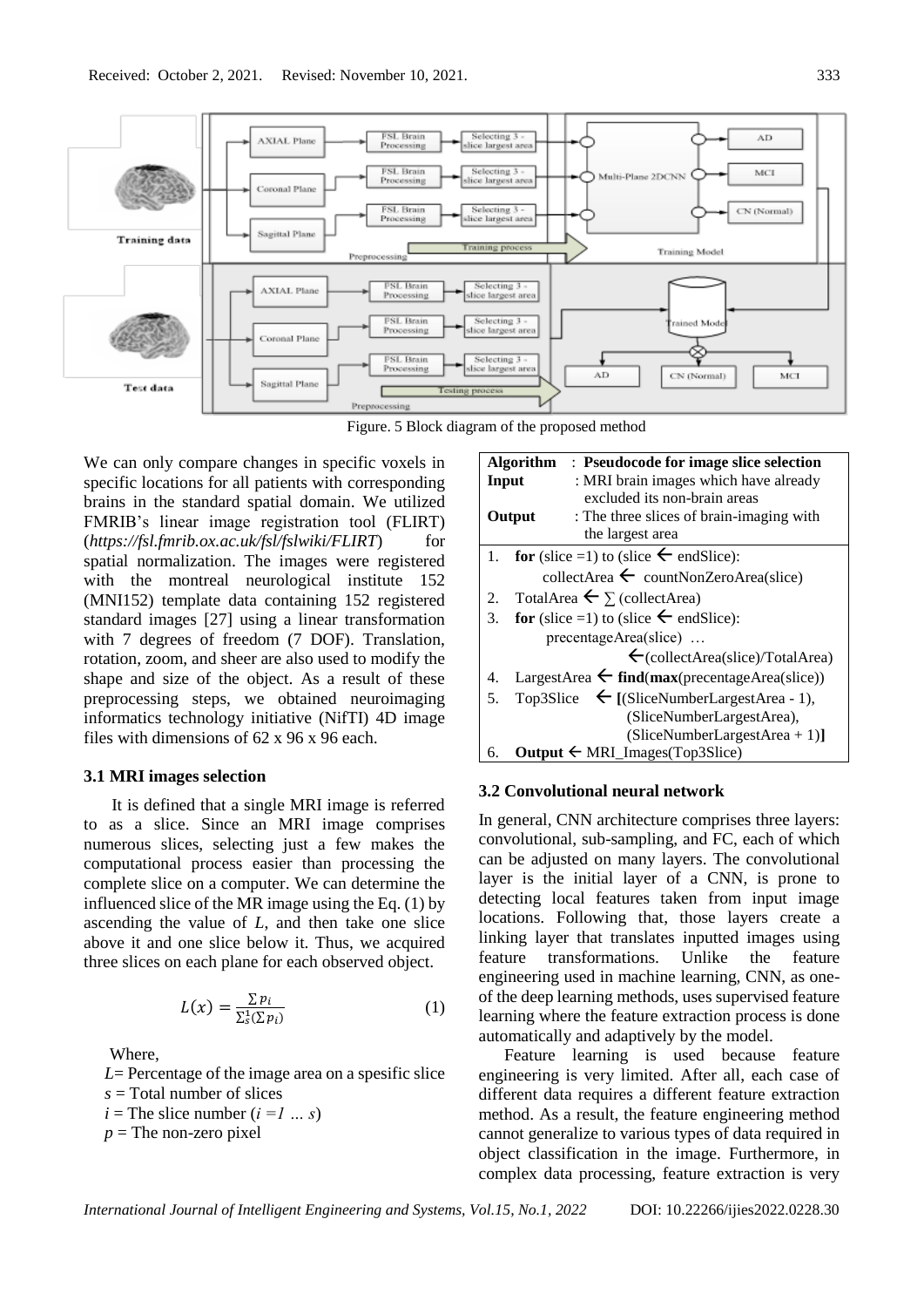

Figure. 6 The proposed architecture (a) for single plane MRI, (b) for multiplane CNN (Mp-CNN)

time-consuming and tends to be less able to describe the overall information value of the data. Feature learning overcomes this by creating an adaptive feature extraction process that can automatically adjust the data used. As a result, CNN is noted for its advantages in overcoming minor data variations, requiring minimal preprocessing, and requiring no manual feature extraction outside the CNN system.

# **3.3 Multiplane convolutional neural network (Mp-CNN)**

We propose a novel architecture based on a sequential convolutional neural network layer to characterize all the spatial structure information simultaneously. In the field of image recognition, this sequential convolutional neural network layer has had much success. LeNet-5, AlexNet, and VGG16 are three successful examples of CNN architectures for this type.

Since each MR image has three standard planes, axial, coronal, and sagittal, it is important to process all of the image data at the same time. Our architecture addresses some of the incompleteness of earlier research by forcing all accessible visual data to be processed simultaneously, whereas existing studies have focused on only one plane. Our proposed CNN network for a single plane is shown in Fig. 6. Each section of our solution has 13 layers, resulting in a final architecture consisting of three networks for three planes. This network's input is an MR-images that has been preprocessed as described previously.

architecture in a convolution neural network which consists of a layered stack of convolution layers. This architecture model is also known as a sequential convolutional neural network layer, with well-known architectural examples such as LeNet-5, AlexNet, and VGG-net. The number of filters arranged increases over time; namely, the number of filters in the previous layer must be less than the next layer. Additionally, all of the filters are 3 x 3 in size.

The detail of the proposed network consists of fourteen layers, including input and output layers. The first layer is the input layer, where the input image is a hyperplane image of multimodal axial, coronal and sagittal. Furthermore, there are three layers of convolutional layers followed by the max pooling layer.

The activation function helps in solving complex problems by applying non-linear input transformations. In the proposed framework, the activation function rectified linear unit (ReLU) was examined. This ReLU approach is more comparable to how biological neurons perform. ReLU was chosen because it is a non-linear function with no backpropagation errors, unlike the sigmoid function. Additionally, for bigger neural networks, the speed of constructing models using ReLU is much faster than using sigmoids. As shown in Eq. 2, if the input is less than 0, the ReLU will produce a 0 output; if the input is more than 0, the output will be the same as the input.

$$
ReLu, f(x) = max(x, 0)
$$
 (2)

Our architecture is based on the common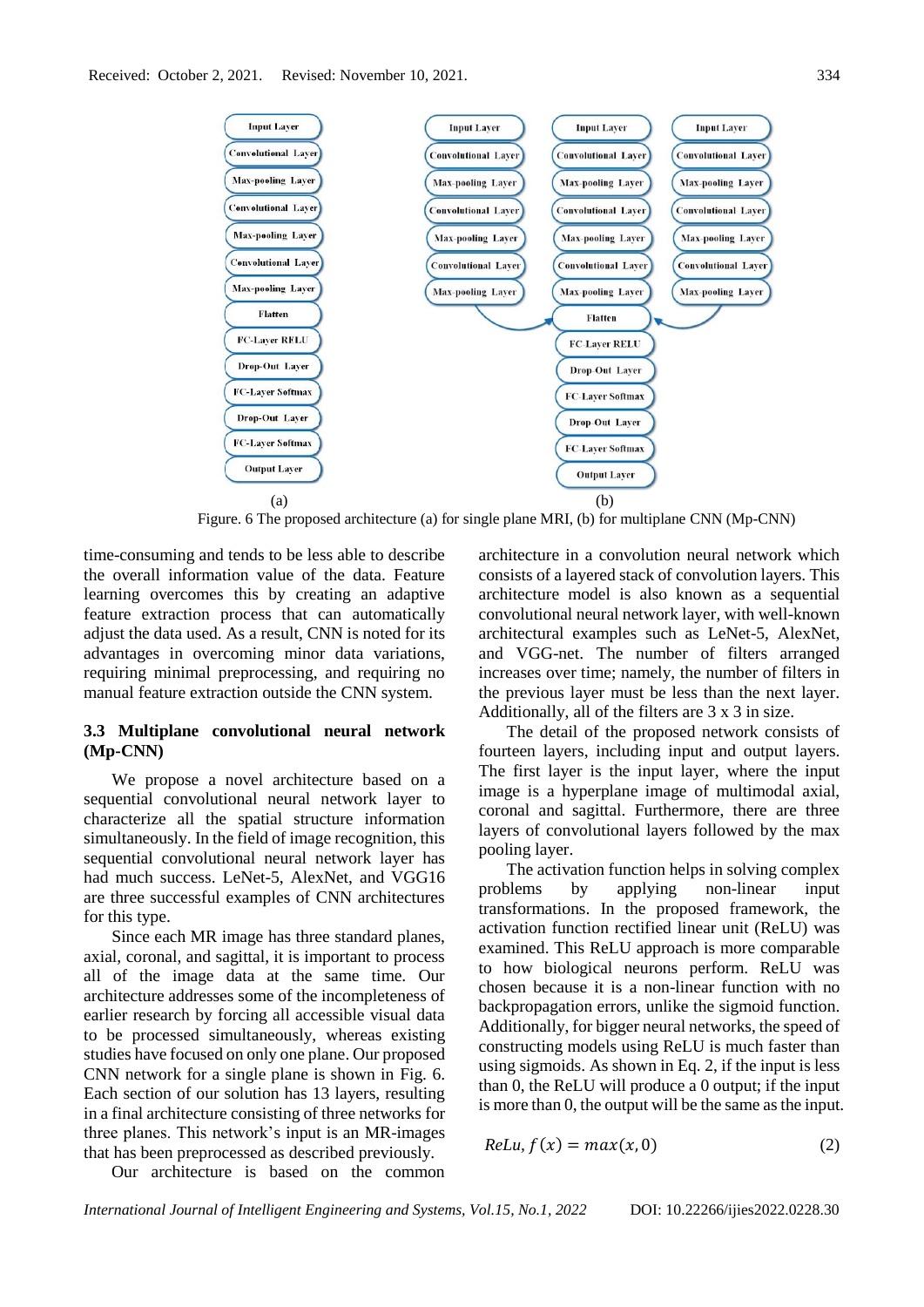The softmax activation function transforms a list of numbers into a list of probabilities, with each value's probability proportional to the vector's relative scale. The softmax not only maps our output to a [0, 1] range, but it also maps each output so that the entire sum equals 1, making it suitable for predicting a multinomial probability distribution. Thus, softmax is excellent to be used as an activation function for problems requiring class membership on more than two class labels. Since our architecture is built for multiclass classification, we use softmax as an activation function in the output layer.

$$
Softmax, f(x)_j = \frac{e^{x_j}}{\sum_1^k e^{x_k}}
$$
\n(3)

Where,

- $x = a$  vector of inputs to the output layer
- $j = a$  number between 1 and k
- $k =$  represents the number of output class

The activation function, learning rate, loss function, optimization function, and sample size all have an impact on the model. Therefore, adjustments of these parameters are used in the experiments. A flatten layer is the eighth layer. It converts the feature map into a 1-D vector that should be utilized on the FC Layer. Next, the training process begins in order to obtain the best CNN model. Finally, an optimization function should be applied to minimize the loss function and obtain an accurate model.

In neural networks, the loss function plays an important part in the training procedure. It is used to determine the discrepancy between the expected and actual results. The challenge is to make the loss function's value smaller. The cross-entropy loss function was chosen in the proposed framework since it performed better than mean squad error (MSE). Moreover, since the output is a probability value between 0 and 1, the cross-entropy loss is performed to analyze the classification model's performance. As a result, we should use this loss function for our



Figure. 7 The dataset distribution setting

classifications system. In regression neural networks, on the other hand, MSE can be implemented.

#### **4. Experiment and result**

This section contains comprehensive information about model training and parameter setting during training as well as the results of our experiments. We employed 5-fold cross-validation to evaluate the network's performance, which divided the MRI dataset into training and testing sets in a 5-fold manner. The training and testing sets were split 80 % : 20 %, as shown in Fig. 7. Each of the four partitions was utilized for training the model, with the remaining serving as test data. As a result, the model was trained five times, and the testing accuracy for each training was calculated. The average performance was then calculated to obtain a five times cross-validation accuracy.

Table 2 shows the image distribution of the dataset we used, the same as the number of processed 2D images for a single-plane CNN. The total number of 2D MRI images used by Mp-CNN, on the other hand, is substantially larger. For example, the number of images processed by Mp-CNN first, second, and third-largest slices is 3x more than the CNN-single slice, while the number of images processed by Mp-CNN (largest slice,  $+1,-1$ ) is 9x more than CNNsingle slice. This is because CNN (largest slice,  $+1$ ,-1) uses MRI as input by taking an image from the largest slice, one slice above it, and one slice below it.

The preprocessed images have final axial dimensions of 62 x 96 x 96, with 62 denoting the number of image slices used as input data. The input images are convolutionally calculated and downsampled three times, with the number of convolutional kernels (3 3) in each convolutional layer 16, 32, and 64, respectively, stride 1 and padding 1. The maximum pooling approach with a size of 2 is used in the down-sampling layer. The result is the maximum value of neurons for each region, depending on the results of convolution calculations. The last Conv-maxpooling network's process is continued by transforming the output to a long-vector (flatten) and feeding it into the FC. Altogether, we utilized three layers of FC layers. The first FC layer has 4096 neurons, whereas the last FC

| Table 2. Dataset distribution for training and testing |  |  |  |
|--------------------------------------------------------|--|--|--|
|--------------------------------------------------------|--|--|--|

| Type         | <b>Number of MRI</b> | <b>Training</b> | <b>Testing</b> |  |  |
|--------------|----------------------|-----------------|----------------|--|--|
|              | images               |                 |                |  |  |
| NC.          | 500                  | 394             | 106            |  |  |
| MCI          | 500                  | 403             |                |  |  |
| AD           | 500                  | 403             |                |  |  |
| <b>Total</b> | 1500                 | 1200            | 300            |  |  |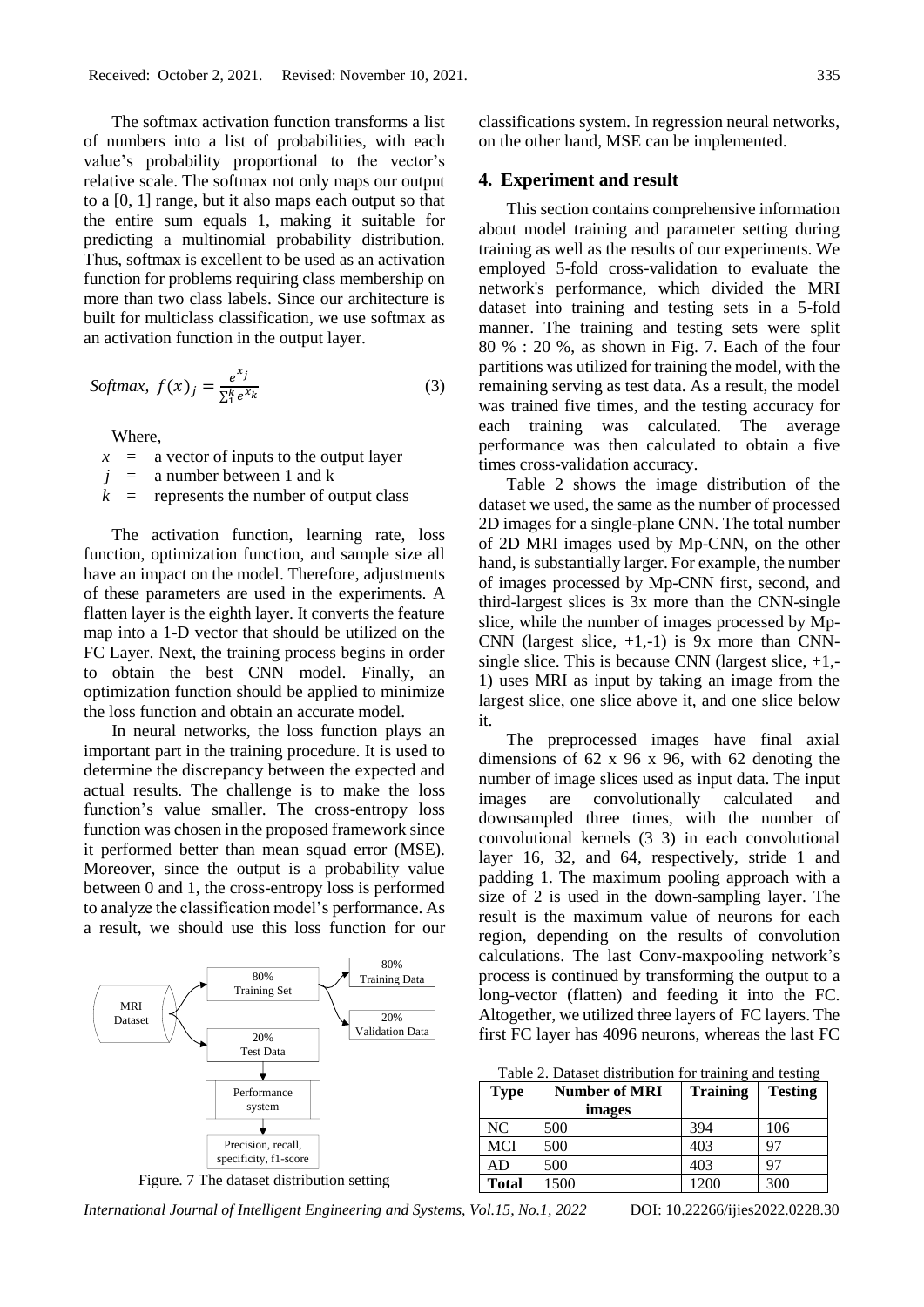layer has three class categories that indicate NC, MCI, and AD. The dropout value utilized is 0.5, which successfully prevents the overfitting phenomena caused by the network's depth. Dropout is a technique that successfully terminates the output of some neurons based on a set of probabilities.

We evaluated the accuracy and other model performance metrics, including precision, recall or sensitivity, and f1-score. The true positive, truenegative, false-positive, and false-negative values must first be determined in order to assess the model's performance. True positive and negative values relate to instances where the model properly identified positive and negative predictions. On the other hand, false positives and negatives are instances of the model classifying negative and positive predictions into positive and negative classifications.

| Accuracy     | $= \frac{True \ Negative + True \ Positive}{Total \ Data}$     | (4) |
|--------------|----------------------------------------------------------------|-----|
| Precision    | $= \frac{True \ Positive}{True \ Positive + False \ Positive}$ | (5) |
| Recall       | True \ Positive + False \ Positive                             | (6) |
| (Sensitivity | $True \ Positive + False \ Negative$                           | (7) |
| Specificity  | True \ Negative + False \ Positive                             | (7) |

$$
F1 = \frac{2x \text{ Precision } x \text{ recall}}{\text{Precision} + \text{recall}}
$$
 (8)



Figure. 8 The curves of (a) training model accuracy, (b) validation accuracy, (c) training model loss, and (d) validation loss

| Model                            |                                |                 | <b>Precision</b> |      |      |  |
|----------------------------------|--------------------------------|-----------------|------------------|------|------|--|
|                                  |                                | <b>Accuracy</b> | <b>NC</b>        | MCI  | AD.  |  |
|                                  | Axial                          | 0.86            | 0.92             | 0.86 | 0.80 |  |
| <b>CNN</b>                       | Coronal                        | 0.85            | 0.91             | 0.81 | 0.81 |  |
| (Single-plane)                   | Sagittal                       | 0.85            | 0.89             | 0.83 | 0.83 |  |
| Mp-CNN                           | The largest slice              | 0.92            | 0.98             | 0.89 | 0.89 |  |
|                                  | 2nd largest slice              | 0.92            | 0.99             | 0.87 | 0.90 |  |
|                                  | 3rd largest slice              | 0.91            | 0.97             | 0.88 | 0.87 |  |
| Largest slice, $+1,-1$<br>Mp-CNN |                                | 0.93            | 0.95             | 0.91 | 0.93 |  |
| TL-Resnet50                      | The largest slice              | 0.88            | 0.92             | 0.81 | 0.90 |  |
|                                  | Combine largest slice, $+1,-1$ | 0.89            | 0.95             | 0.81 | 0.92 |  |

Table 3. The accuracy and precision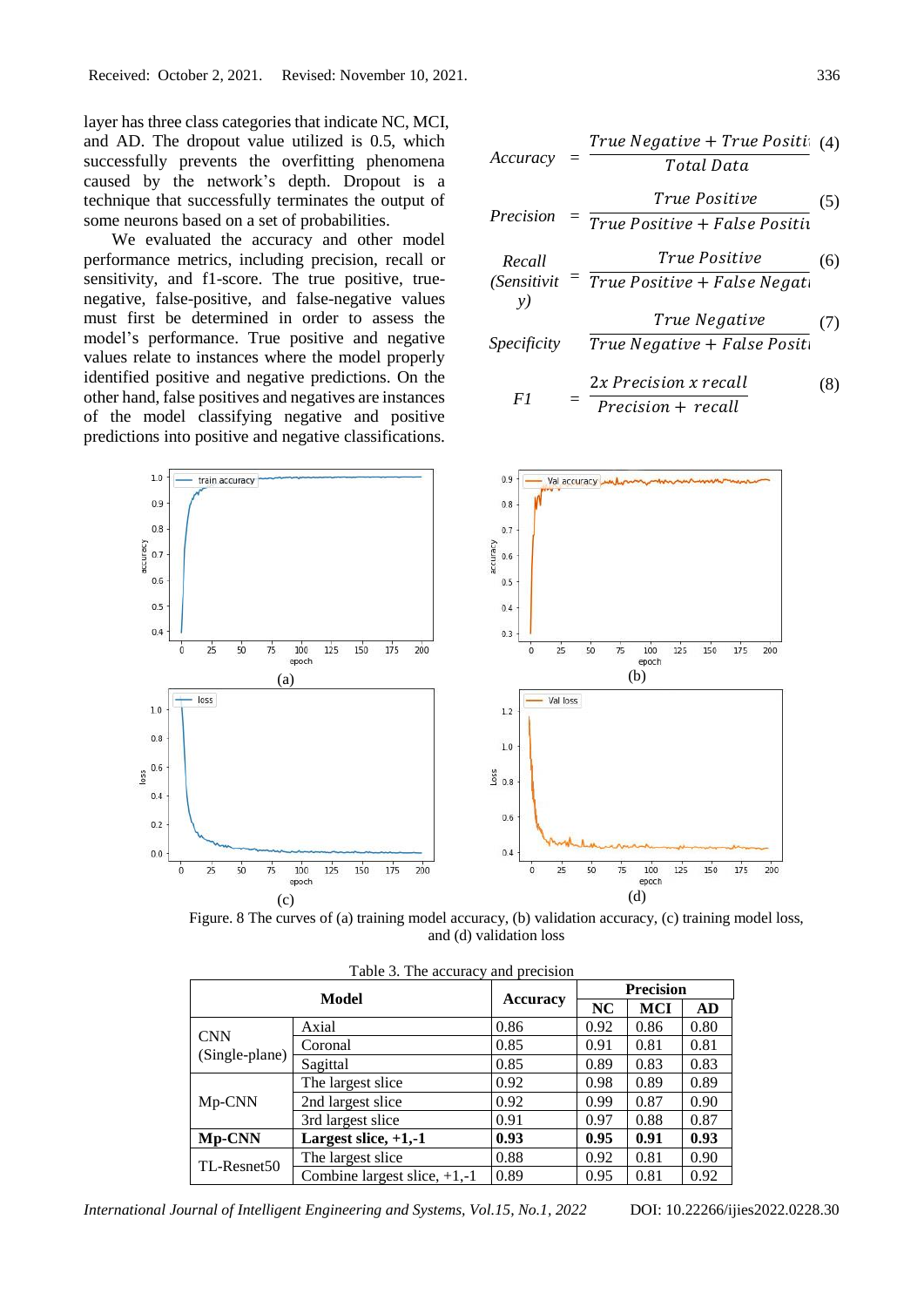| Model                            |                                 | Recall |      |      | <b>F1-score</b> |      |      |
|----------------------------------|---------------------------------|--------|------|------|-----------------|------|------|
|                                  |                                 | NC     | MCI  | AD   | NC              | MCI  | AD   |
|                                  | Axial                           | 0.97   | 0.75 | 0.85 | 0.94            | 0.80 | 0.82 |
| <b>CNN</b>                       | Coronal                         | 0.95   | 0.79 | 0.78 | 0.93            | 0.80 | 0.80 |
| (Single-plane)                   | Sagittal                        | 0.92   | 0.75 | 0.89 | 0.90            | 0.79 | 0.86 |
| Mp-CNN                           | The largest slice               | 0.98   | 0.89 | 0.89 | 0.98            | 0.89 | 0.89 |
|                                  | $2nd$ largest slice             | 0.98   | 0.89 | 0.89 | 0.99            | 0.88 | 0.89 |
|                                  | 3rd largest slice               | 0.95   | 0.84 | 0.93 | 0.96            | 0.86 | 0.90 |
| Largest slice, $+1,-1$<br>Mp-CNN |                                 | 0.98   | 0.89 | 0.92 | 0.97            | 0.90 | 0.92 |
| TL-Resnet50                      | The largest slice               | 0.94   | 0.83 | 0.85 | 0.93            | 0.82 | 0.87 |
|                                  | Combine largest slice, $+1, -1$ | 0.95   | 0.88 | 0.95 | 0.95            | 0.84 | 0.88 |

Table 4. Recall and F1 score

Fig. 4(a) and 4(b) show that training and validation accuracy increased significantly until the 20th iteration, then reached saturation above 125, with the final value remaining stable until the 200th iteration. Finally, when the iterations exceed 175, as illustrated in Fig. 4(c) and 4(d), the loss in training is saturated. Hence, 200 iterations are sufficient to represent the model's performance results.

In comparison to the results of other experiments, the proposed method consistently achieves the highest accuracy, precision, recall (sensitivity), and f1-score. We can observe from the experimental data in Tables 3 and 4 that the proposed model outperforms previous experiments that were also conducted. The proposed model outperforms singleplane and the Resnet50 network-based transfer learning method. All studies demonstrate that employing multiplane can increase model performance, and using more data also offers better results, as seen when Mp-CNN only utilizes the three largest slices, which can be beaten by the performance of Mp-CNN when using nine slices, each consisting of the largest slices and two slices around it

# **Discussion**

Many studies have been conducted to aid clinicians in defining the characteristics of AD. In

addition, a digital image-based study using MRI to diagnose AD using several advanced machine learning methodologies and data modalities has also been proposed. Table 5 compares the proposed approach to previous studies, where the proposed method is more precise since it has higher accuracy than the others. These results indicate that, in general, CNN is superior to SVM (support vector machine) and LR (linear regression) for classification.

This section explores previous studies on AD classifications and discusses our proposed method, which is more effective for distinguishing AD, MCI, and NC. Pan et al. [18] proposed a classification method using ensemble learning CNN, using the MRI slice selection method based on reslicing from 3D images to three 2D images. The preprocessing detail of this method is complex with a lengthy process, so we propose a method for selecting the three slices, i.e., the largest slice, one slice above, and below the largest slice so that the preprocessing computation could be minimized. Altaf et al.[1], Zhang et al. [28] and Minhas et al. [29] proposed a machine learning method using SVM or LR as a classifier. Lu et al. [30] used multiscale deep neural network (MDNN) as an AD classifier, taking the multiscale patch-wise metabolism features as input. In their study, they used hand-crafted features.

In contrast, the classification approach followed in

| <b>Study</b> | <b>Dataset</b> | <b>Modality</b>  | <b>Classification Type</b> | <b>Algorithm</b> | ACC  | <b>SEN</b> | <b>SPE</b> |
|--------------|----------------|------------------|----------------------------|------------------|------|------------|------------|
| $[1]$        | <b>ADNI</b>    | $MRI + clinical$ | AD Vs MCI Vs NC            | <b>SVM</b>       | 0.61 | 0.57       | 0.89       |
| $[28]$       | <b>ADNI</b>    | <b>ROI MRI</b>   | <b>MCI Vs NC</b>           | <b>SVM</b>       | 0.76 | 0.86       | 0.60       |
| $[29]$       | <b>ADNI</b>    | $MRI + clinical$ | sMCI Vs pMCI               | LR               | 0.90 | 0.88       | 0.92       |
| $[30]$       | <b>ADNI</b>    | <b>FDG-PET</b>   | sMCI Vs pMCI               | <b>MDNN</b>      | 0.83 | 0.81       | 0.83       |
| $[31]$       | <b>ADNI</b>    | <b>MRI</b>       | AD Vs NC                   | <b>CNN</b>       | 0.90 | 0.01       | 0.01       |
| $[32]$       | <b>ADNI</b>    | <b>MRI</b>       | AD Vs NC                   | <b>CNN</b>       | 0.87 | 0.89       | 0.85       |
| Our<br>work  | <b>ADNI</b>    | <b>MRI</b>       | <b>AD Vs MCI Vs NC</b>     | Mp-CNN           | 0.93 | 0.92       | 0.93       |

Table 5. The proposed method and prior comparable studies

FDG-PET: Fludeoxyglucose positron emission tomography, progressive mild cognitive impairment (pMCI), stable mild cognitive impairment (sMCI), ACC: Accuracy, SEN: Sensitivity, SPE: Specificity.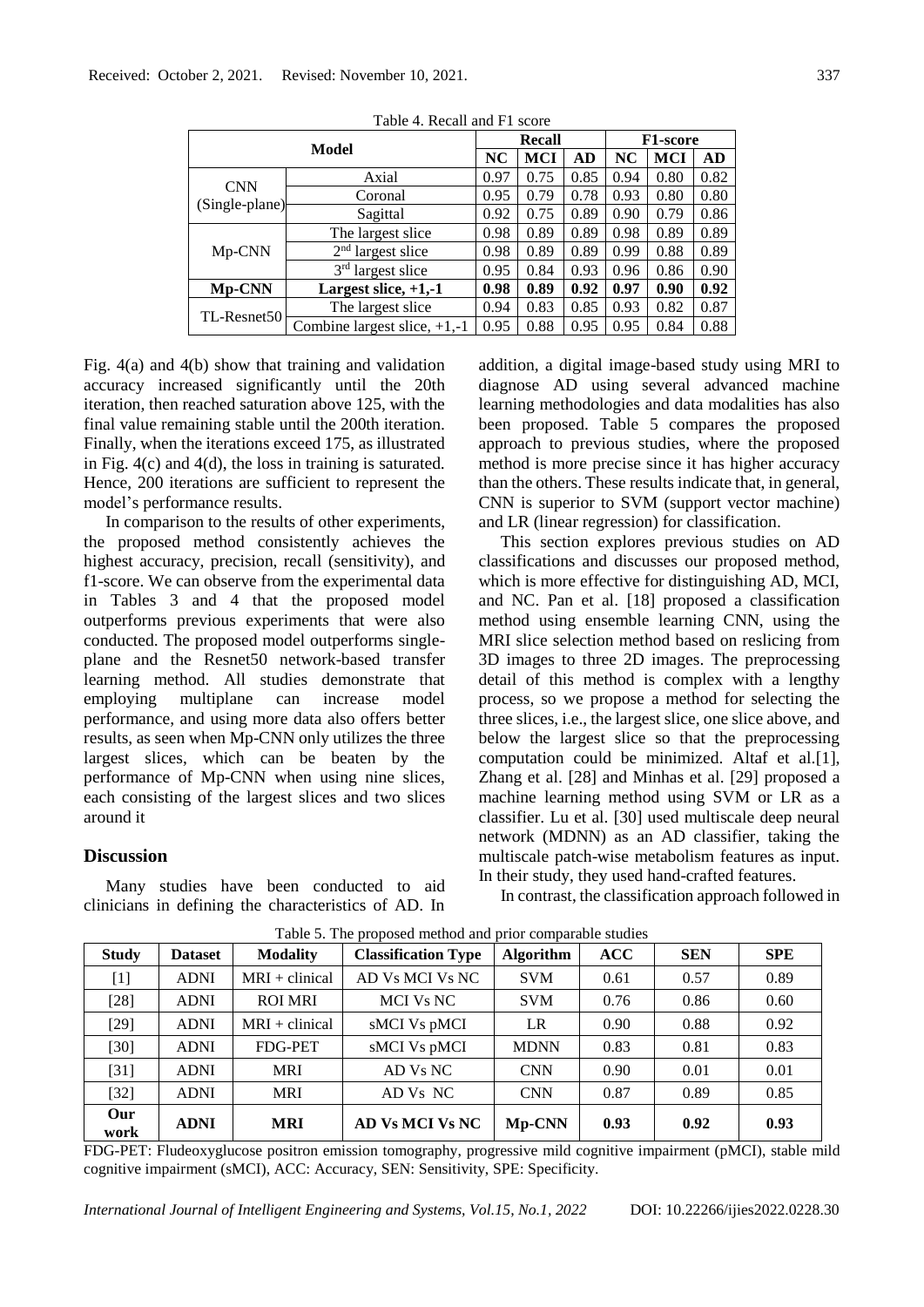our study is a deep learning method in which mp-CNN extracts features automatically. The results of the experiments indicate that the proposed mp-CNNbased architecture can support achieving satisfactory diagnostic decisions.

Furthermore, Lian et al. [31] proposed hierarchical fully convolutional network based on a 3D patch, while Oh et al. [32] proposed a 3DCNN method to classify AD. However, both used a 3D model, which results in high computational costs. Therefore, we propose a 2D approach to reduce the computational costs that may occur during the classification process. Overall, the results of our experiments indicate that the proposed Mp-CNNbased architecture can effectively support the AD classification.

The scientific contribution of this study will be explained in complete detail below to help describe our proposed approach. We proposed a multiclass AD classification system based on deep learning techniques to aid medical professionals in minimizing visual inspection and manual assessment, allowing them to begin patient care earlier. Our architecture allows us to process axial, coronal, and sagittal images at the same time. Under the name Mp-CNN, we present a new network architecture based on a sequential type of network. We use all three MRI planes as input to the AD recognition system to better understand the object instead of just one. Non-brain tissue was removed before the classification process to ensure that non-brain areas irrelevant to AD disease were not included in the classification process. This approach is needed for the recognition system to focus on disease and avoid being distracted by nonbrain objects' features. Finally, we present an MRI slice selection approach for our system's classification input. As a result, each MRI's slice does not have to be processed as its whole, benefitting in computing efficiency.

# **Conclusions**

This article presents the multiplane convolutional neural network (Mp-CNN), a new deep learning network architecture for AD classification that allows simultaneous processing of three MRI planes: sagittal, coronal, and transverse (axial). Mp-CNN was applied to classify patients with Alzheimer's disease, mild cognitive impairment, or normal cognition.

The following are the three main conclusions to be derived from our study. First, the brain damage associated with AD is not only noticeable in one plane, such as axial, coronal, or sagittal, but also all three. The result shows that multiplane recognition system outcomes extend beyond single planes.

Second, the results show that the performance of the Mp-CNN delivers good results. Our proposed method has a 93 % accuracy for AD-MCI-NC classification and precision of AD 93 %, 91 % for MCI, and 95 % for NC. Lastly, our study also proves that the proposed Mp-CNN method outperforms other alternative methods we investigated.

# **Conflicts of interest**

The authors declare no conflict of interest.

### **Author contributions**

Conceptualization, I Ketut Eddy Purnama, Mauridhi H. Purnomo; methodology, Cucun Very Angkoso; software, Cucun Very Angkoso; validation, I Ketut Eddy Purnama; formal analysis, Cucun Very Angkoso, I Ketut Eddy Purnama and Mauridhi H. Purnomo; investigation, Cucun Very Angkoso; resources, Cucun Very Angkoso; data curation, Hapsari Peni Agustin Tjahyaningtijas; writing original draft preparation, Cucun Very Angkoso, I Ketut Eddy Purnama, and Hapsari Peni Agustin Tjahyaningtijas; review and editing, Mauridhi H. Purnomo and I Ketut Eddy Purnama; visualization, Cucun Very Angkoso; supervision, I Ketut Eddy Purnama, Mauridhi H. Purnomo; project administration, Cucun Very Angkoso; funding acquisition, I Ketut Eddy Purnama.

### **Acknowledgments**

Our study was supported by BPPDN scholarship and Enhancing International Publication Program (EIP) from the Directorate General of Higher Education of Ministry of Education and Culture - Republic of Indonesia, and University Center of Excellence on Artificial Intelligence for Healthcare and Society (UCE AIHeS). In addition, this study was partially funded by the Education Fund Management Institute (LPDP) under the Innovative Productive Research Grant (RISPRO) scheme - Invitation 2019, contract number: PRJ-41/LPDP/2019. Finally, we would like to extend our gratitude to ADNI for supplying the dataset for the study.

### **References**

- [1] T. Altaf, S. Muhammad, N. Gul, M. Nadeem, and M. Majid, "Multi-class Alzheimer' s disease classification using image and clinical features", *Biomed. Signal Process. Control*, Vol. 43, pp. 64–74, 2018.
- [2] A. Association, "2016 Alzheimer's disease facts and figures", *Alzheimer's Dement.*, Vol. 12, No. 4, pp. 459–509, 2016.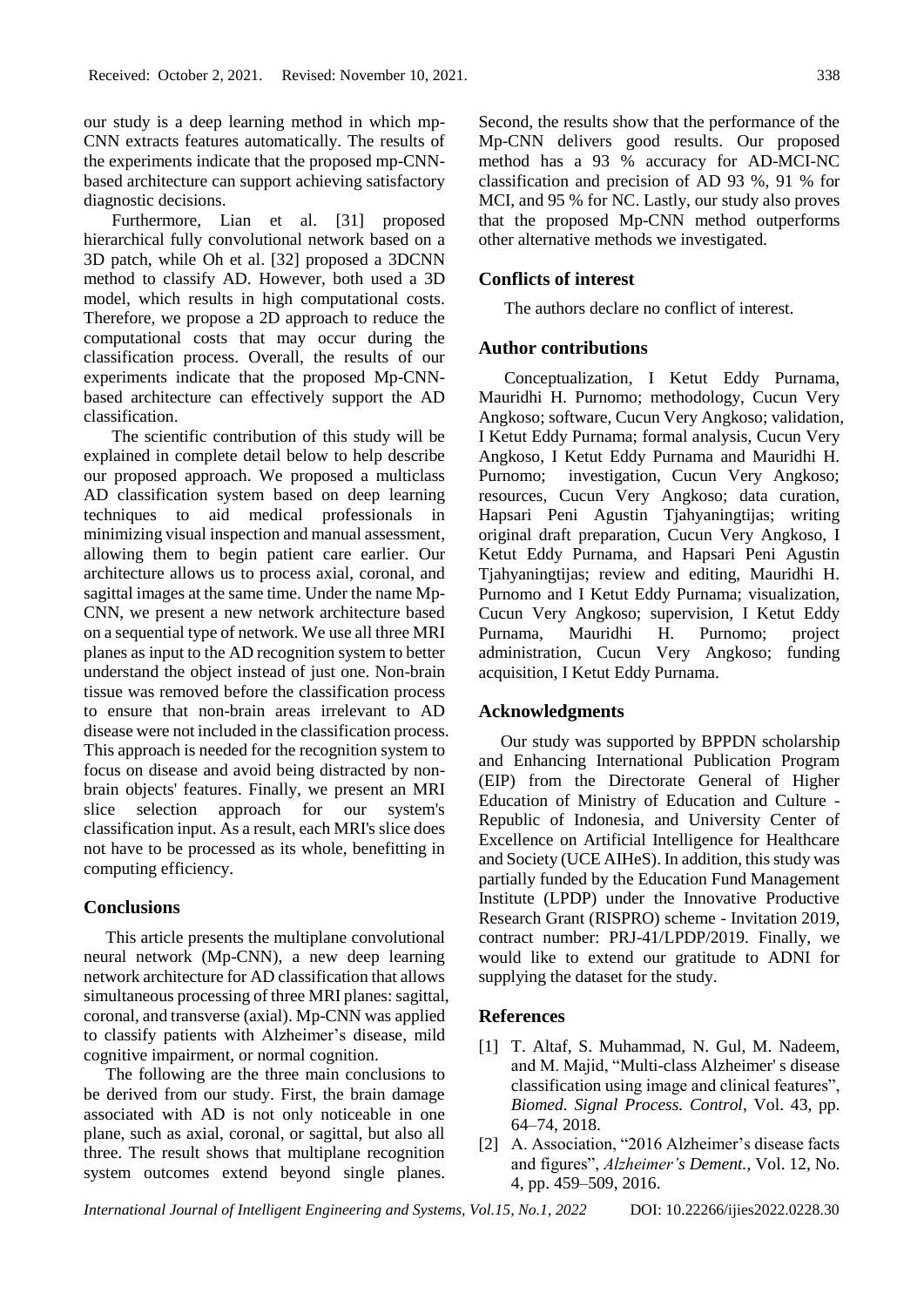- [3] S. Belleville, C. Fouquet, S. Duchesne, D. L. Collins, and C. Hudon, "Detecting early preclinical alzheimer's disease via cognition, neuropsychiatry, and neuroimaging: Qualitative review and recommendations for testing", *J. Alzheimer's Dis.*, Vol. 42, pp. S375–S382, 2014.
- [4] A. Association, "2018 Alzheimer's disease facts and figures", *Alzheimer's Dement.*, Vol. 14, No. 3, pp. 367–429, 2018.
- [5] G. Litjens, T. Kooi, B. E. Bejnordi, A. A. A. Setio, F. Ciompi, M. Ghafoorian, J. A. W. M. V. D. Laak, V. Ginneken, and C. I. Sánchez, "A survey on deep learning in medical image analysis", *Med. Image Anal.*, Vol. 42, pp. 60–88, 2017.
- [6] Y. Zhang, S. Wang, P. Phillips, Z. Dong, and G. Ji, "Detection of Alzheimer's disease and mild cognitive impairment based on structural volumetric MR images using 3D-DWT and WTA-KSVM trained by PSOTVAC", *Biomed. Signal Process. Control*, Vol. 21, pp. 58–73, 2015.
- [7] S. Klöppel, "Accuracy of dementia diagnosis— A direct comparison between radiologists and a computerized method", *Brain*, Vol. 131, No. 11, pp. 2969–2974, 2008.
- [8] F. Falahati, K. Institutet, E. Westman, K. Institutet, and A. Simmons, "Multivariate Data Analysis and Machine Learning in Alzheimer's Disease with a Focus on Structural Magnetic Resonance Imaging", *Journal of Alzheimer's Disease*, Vol. 41, No. 3. pp. 685–708, 2014
- [9] S. Leandrou, S. Petroudi, P. A. Kyriacou, C. C. R. Aldasoro, and C. S. Pattichis, "Quantitative MRI Brain Studies in Mild Cognitive Impairment and Alzheimer's Disease: A Methodological Review.", *IEEE Rev. Biomed. Eng.*, Vol. 11, pp. 97–111, 2018.
- [10] A. Khan and M. Usman, "Early diagnosis of Alzheimer's disease using machine learning techniques: A review paper", *2015 7th Int. Jt. Conf. Knowl. Discov. Knowl. Eng. Knowl. Manag.*, Vol. 1, pp. 380–387, 2015.
- [11] C. Zheng, Y. Xia, Y. Pan, and J. Chen, "Automated identification of dementia using medical imaging: a survey from a pattern classification perspective", *Brain informatics*, Vol. 3, No. 1, pp. 17–27, Mar. 2016.
- [12] R. Cuingnet, E. Gerardin, J. Tessieras, G. Auzias, S. Lehéricy, M. O. Habert, M. Chupin, H. Benali, and O. Colliot, "Automatic classification of patients with Alzheimer's disease from structural MRI: a comparison of ten methods using the ADNI database", *Neuroimage*, Vol. 56, No. 2, pp. 766–781, May 2011.
- [13] M. I. Razzak, S. Naz, and A. Zaib, "Deep learning for medical image processing: Overview, challenges and the future", *Lecture Notes in Computational Vision and Biomechanics*, Vol. 26, pp. 323–350, 2018.
- [14] N. Amoroso, M. L. Rocca, L. Bellantuono, D. Diacono, A. Fanizzi, E. Lella, A. Lombardi, and T. Maggipinto, "Deep Learning and Multiplex Networks for Accurate Modeling of Brain Age", *Front. Aging Neurosci.,* Vol. 11, No. May, 2019.
- [15] W. Lin, T. Tong, Q. Gao, D. Guo, X. Du, Y. Yang, G. Guo, M. Xiao, M. Du, and X. Qu, "Convolutional neural networks-based MRI image analysis for the Alzheimer's disease prediction from mild cognitive impairment", *Front. Neurosci.*, Vol. 12, No. Nov., pp. 1–13, 2018.
- [16] B. Lee, W. Ellahi, and J. Y. Choi, "Using deep CNN with data permutation scheme for classification of Alzheimer's disease in structural magnetic resonance imaging (SMRI)", *IEICE Trans. Inf. Syst.*, Vol. E102D, No. 7, pp. 1384–1395, 2019.
- [17] S. S. Kumar and M. Nandhini, "Entropy Slicing Extraction and Transfer Learning Classification for Early Diagnosis of Alzheimer Diseases with sMRI", *ACM Trans. Multimed. Comput. Commun. Appl.*, Vol. 17, No. 2, 2021.
- [18] D. Pan, A. Zeng, L. Jia, Y. Huang, T. Frizzell, and X. Song, "Early Detection of Alzheimer's Disease Using Magnetic Resonance Imaging: A Novel Approach Combining Convolutional Neural Networks and Ensemble Learning", *Front. Neurosci.*, Vol. 14, No. May, pp. 1–19, 2020.
- [19] Y. Zhang, S. Wang, K. Xia, Y. Jiang, and P. Qian, "Alzheimer's disease multiclass diagnosis via multimodal neuroimaging embedding feature selection and fusion", *Inf. Fusion*, Vol. 66, No. September 2020, pp. 170–183, 2021.
- [20] C. V. Angkoso, I. K. E. Purnama, and M. H. Purnomo, "Analysis of Brain Tissue and Cerebrospinal Fluid Feature for Alzheimer's Disease Detection", *2018 Int. Conf. Comput. Eng. Netw. Intell. Multimedia, CENIM 2018*, pp. 285–288, 2018.
- [21] H. S. Suresha and S. S. Parthasarathy, "Diagnosis of Alzheimer disease using fast independent component analysis and Otsu multi-level thresholding", *International Journal of Intelligent Engineering and Systems*, Vol. 11, No. 5, pp. 74–83, 2018.
- [22] M. W. Weiner, D. P. Veitch, P. S. Aisen, L. A. Beckett, N. J. Cairns, J. Cedarbaum, R. C. Green, D. Harvey, C. R. Jack, W. Jagust, J. Luthman, J.